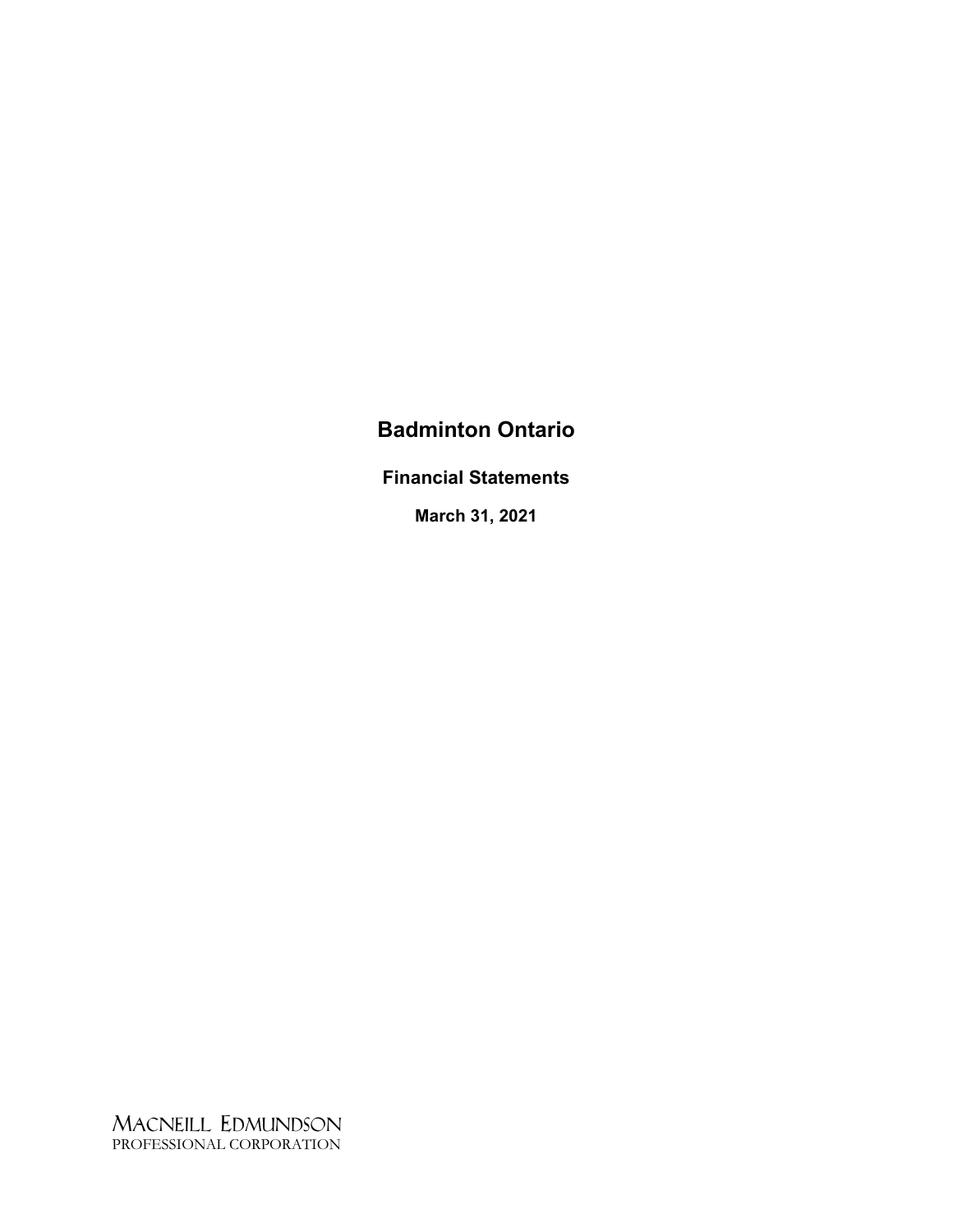# **IACNEILL EDMUNDSON** PROFESSIONAL CORPORATION

#### **INDEPENDENT AUDITOR'S REPORT**

#### To the Members of Badminton Ontario

#### *Opinion*

We have audited the financial statements of Badminton Ontario (the Association), which comprise the statement of financial position as at March 31, 2021, and the statements of revenues and expenditures, changes in net assets and cash flows for the year then ended, including a summary of significant accounting policies.

In our opinion, except for the possible effects of the matter described in the *Basis for Qualified Opinion* section of our report, the accompanying financial statements present fairly, in all material respects, the financial position of the Association as at March 31, 2021, and the results of its operations and its cash flow for the year then ended in accordance with Canadian accounting standards for not-for-profit organizations.

#### *Basis for Qualified Opinion*

The Association derives revenues in the form of ticket and merchandise sales at tournaments, the completeness of which is not susceptible to satisfactory audit verification. Accordingly, our examination of revenues from these sources was limited to the amounts recorded in the records of the Association and we were not able to determine whether any adjustments might be necessary to the excess of revenues over expenses, assets or net assets. Our audit opinion on the financial statements for the year ended March 31, 2020 was modified accordingly because of the possible effects of this limitation of scope.

We conducted our audit in accordance with Canadian generally accepted auditing standards. Our responsibilities under those standards are further described in the *Auditor's Responsibilities for the Audit of the Financial Statements* section of our report. We are independent of the Association in accordance with the ethical requirements that are relevant to our audit of the financial statements in Canada, and we have fulfilled our other ethical responsibilities in accordance with those requirements. We believe that the audit evidence we have obtained is sufficient and appropriate to provide a basis for our qualified opinion.

#### *Responsibilities of Management and Those Charges with Governance for the Financial Statements*

Management is responsible for the preparation and fair presentation of these financial statements in accordance with Canadian accounting standards for not-for-profit organizations, and for such internal control as management determines is necessary to enable the preparation of financial statements that are free from material misstatement, whether due to fraud or error.

In preparing the financial statements, management is responsible for assessing the Association's ability to continue as a going concern, disclosing, as applicable, matters relating to going concern and using the going concern basis of accounting unless management either intends to liquidate the Association or to cease operations, or has no realistic alternative but to do so.

Those charged with governance are responsible for overseeing the Association's financial reporting process.

*(continues)*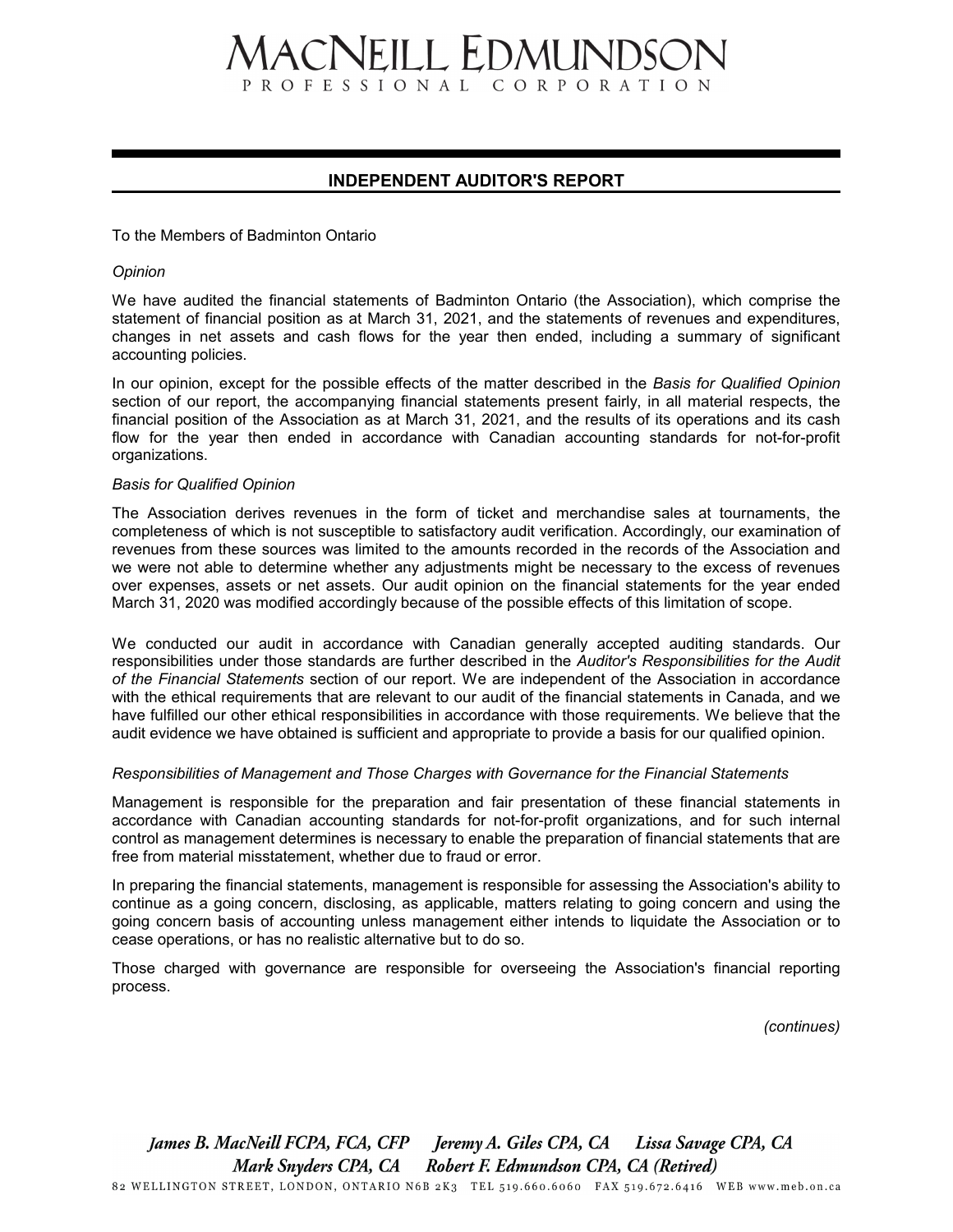# **1ACNEILL EDMUNDSON** PROFESSIONAL CORPORATION

#### **INDEPENDENT AUDITOR'S REPORT (continued)**

#### *Auditor's Responsibilities of Management for the Audit of the Financial Statements*

Our objectives are to obtain reasonable assurance about whether the financial statements as a whole are free from material misstatement, whether due to fraud or error, and to issue an auditor's report that includes our opinion. Reasonable assurance is a high level of assurance, but is not a guarantee that an audit conducted in accordance with Canadian generally accepted auditing standards will always detect a material misstatement when it exists. Misstatements can arise from fraud or error and are considered material if, individually or in the aggregate, they could reasonably be expected to influence the economic decisions of users taken on the basis of these financial statements. As part of an audit in accordance with Canadian generally accepted auditing standards, we exercise professional judgment and maintain professional skepticism throughout the audit. We also:

- Identify and assess the risks of material misstatement of the financial statements, whether due to fraud or error, design and perform audit procedures responsive to those risks, and obtain audit evidence that is sufficient and appropriate to provide a basis for our opinion. The risk of not detecting a material misstatement resulting from fraud is higher than for one resulting from error, as fraud may involve collusion, forgery, intentional omissions, misrepresentations, or the override of internal control.
- Obtain an understanding of internal control relevant to the audit in order to design audit procedures that are appropriate in the circumstances, but not for the purpose of expressing an opinion on the effectiveness of the Association's internal control.
- Evaluate the appropriateness of accounting policies used and the reasonableness of accounting estimates and related disclosures made by management.
- Conclude on the appropriateness of management's use of the going concern basis of accounting and, based on the audit evidence obtained, whether a material uncertainty exists related to events or conditions that may cast significant doubt on the Association's ability to continue as a going concern. If we conclude that a material uncertainty exists, we are required to draw attention in our auditor's report to the related disclosures in the financial statements or, if such disclosures are inadequate, to modify our opinion. Our conclusions are based on the audit evidence obtained up to the date of our auditor's report. However, future events or conditions may cause the Association to cease to continue as a going concern.
- Evaluate the overall presentation, structure and content of the financial statements, including the disclosures, and whether the financial statements represent the underlying transactions and events in a manner that achieves fair presentation.

We communicate with those charged with governance regarding, among other matters, the planned scope and timing of the audit and significant audit findings, including any significant deficiencies in internal control that we identify during our audit.

London, Ontario October 7, 2021

Mac Neill Edmunds

PROFESSIONAL CORPORATION CHARTERED PROFESSIONAL ACCOUNTANTS Authorized to practice public accounting by Chartered Professional Accountants of Ontario

Lissa Savage CPA, CA Mark Snyders CPA, CA Robert F. Edmundson CPA, CA (Retired) 82 WELLINGTON STREET, LONDON, ONTARIO N6B 2K3 TEL 519.660.6060 FAX 519.672.6416 WEB www.meb.on.ca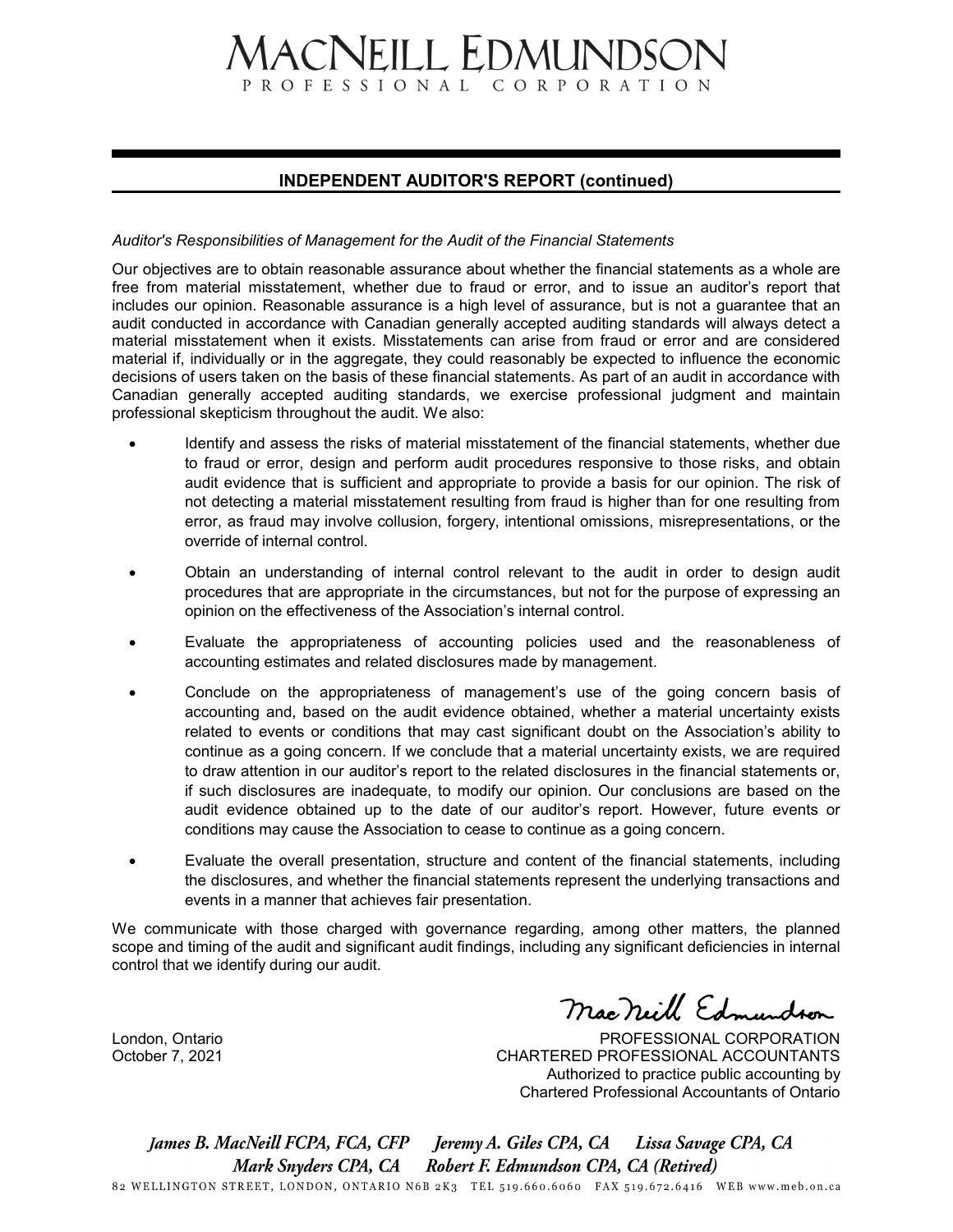### **Statement of Financial Position**

| March 31                                                                                                                                                              | 2021<br>$($ \$)                                | 2020<br>(3)                                    |
|-----------------------------------------------------------------------------------------------------------------------------------------------------------------------|------------------------------------------------|------------------------------------------------|
| <b>Assets</b>                                                                                                                                                         |                                                |                                                |
| <b>Current Assets</b><br>Cash<br>Accounts receivable<br>Government remittances receivable<br>Prepaid expenses and other assets<br>Operating fund investments (note 3) | 85,033<br>30,577<br>8,005<br>17,234<br>233,929 | 92,319<br>13,846<br>2,448<br>10,654<br>164,198 |
|                                                                                                                                                                       | 374,778                                        | 283,465                                        |
| K.G. Holland Endowment Investments (note 2)                                                                                                                           |                                                | 27,227                                         |
|                                                                                                                                                                       | 374,778                                        | 310,692                                        |
| <b>Liabilities</b>                                                                                                                                                    |                                                |                                                |
| <b>Current Liabilities</b><br>Accounts payable and accrued liabilities                                                                                                | 16,944                                         | 68,406                                         |
| <b>CEBA Loan</b> (note 5)                                                                                                                                             | 40,000                                         |                                                |
| <b>Net Assets</b>                                                                                                                                                     | 56,944                                         | 68,406                                         |
| <b>Operating Fund</b><br>K.G. Holland Endowment Fund (note 2)                                                                                                         | 317,834                                        | 215,059<br>27,227                              |
|                                                                                                                                                                       | 317,834                                        | 242,286                                        |
|                                                                                                                                                                       | 374,778                                        | 310,692                                        |

Approved on behalf of the Board:

**Marshall**, Director

**Marshall**, Director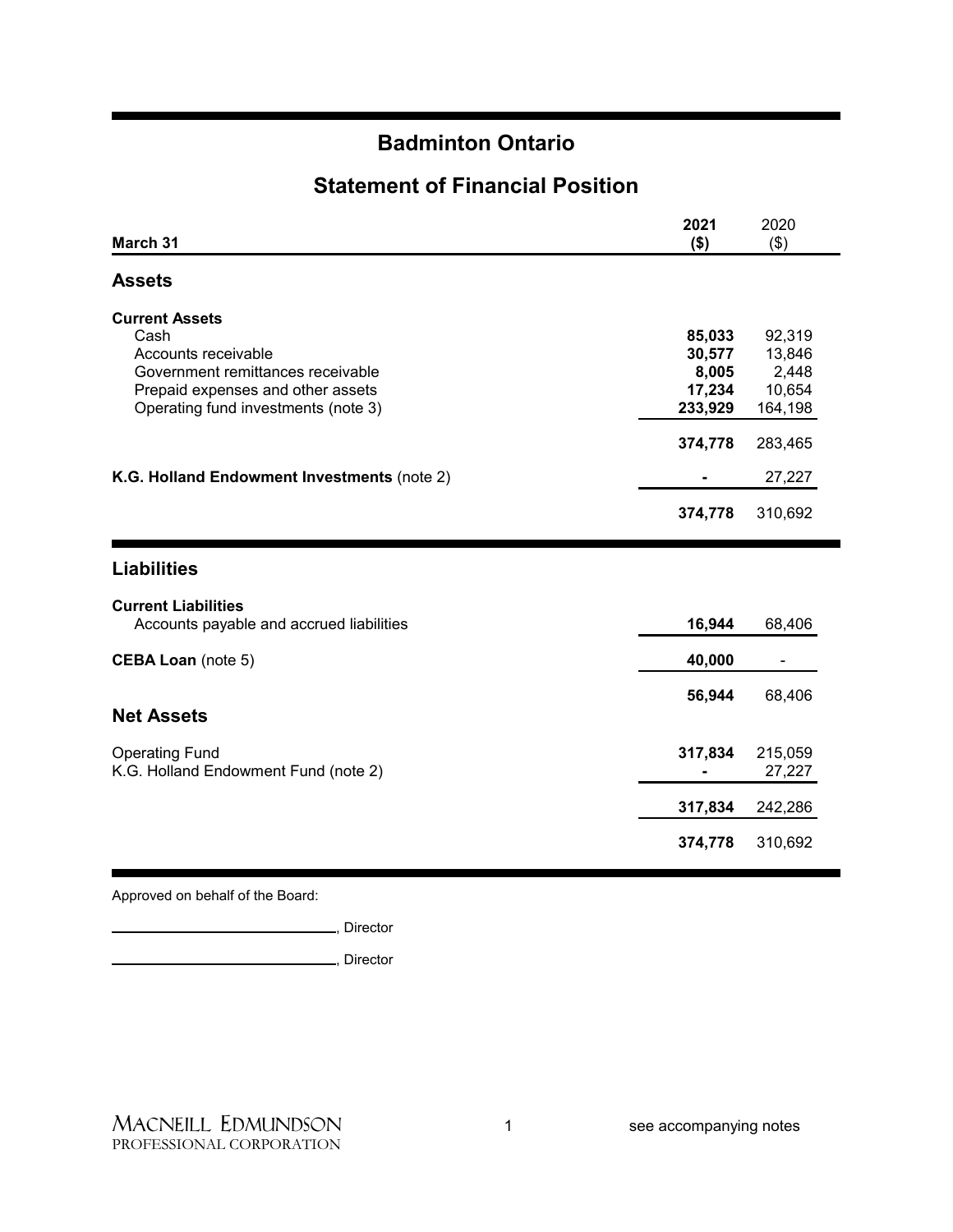| <b>Year ended March 31</b>                                                                                                                                                                      | 2021<br>$($ \$)                       | 2020<br>(3)                                            |
|-------------------------------------------------------------------------------------------------------------------------------------------------------------------------------------------------|---------------------------------------|--------------------------------------------------------|
| <b>Revenues</b><br>Grants and donations<br>Membership - Insurance<br>Circuits - Sponsorships<br>Circuits - Events<br>Circuits - Sales<br>Membership - Cards and through districts               | 128,068<br>10,063<br>701<br>490<br>35 | 82,031<br>4,908<br>6,962<br>313,422<br>9,983<br>77,745 |
|                                                                                                                                                                                                 | 139,357                               | 495,051                                                |
| <b>Operating Expenses</b><br>Salaries and benefits<br>Membership support (note 12)<br>Participation, growth and development (note 12)<br>Cost of events and sales<br>High performance (note 12) | 67,081<br>44,212<br>8,260<br>2,631    | 79,954<br>98,387<br>23,614<br>205,277<br>34,231        |
|                                                                                                                                                                                                 | 122,184                               | 441,463                                                |
| <b>Income from Operations</b>                                                                                                                                                                   | 17,173                                | 53,588                                                 |
| <b>Other Income (Expenses)</b><br>Wage and rent subsidies<br>Forgivable portion of CEBA loan<br>Interest<br>Foreign exchange gain (loss)                                                        | 52,691<br>20,000<br>2,574<br>(1,713)  | 1,197<br>4,448                                         |
|                                                                                                                                                                                                 | 73,552                                | 5,645                                                  |
| <b>Excess of Revenues over Expenses</b>                                                                                                                                                         | 90,725                                | 59,233                                                 |
| Operating Fund, beginning of year                                                                                                                                                               | 215,059                               | 155,826                                                |
| Interfund Transfers (note 2)                                                                                                                                                                    | 12,050                                |                                                        |
| Operating Fund, end of year                                                                                                                                                                     | 317,834                               | 215,059                                                |

# **Statement of Operations and Changes in Fund Balances**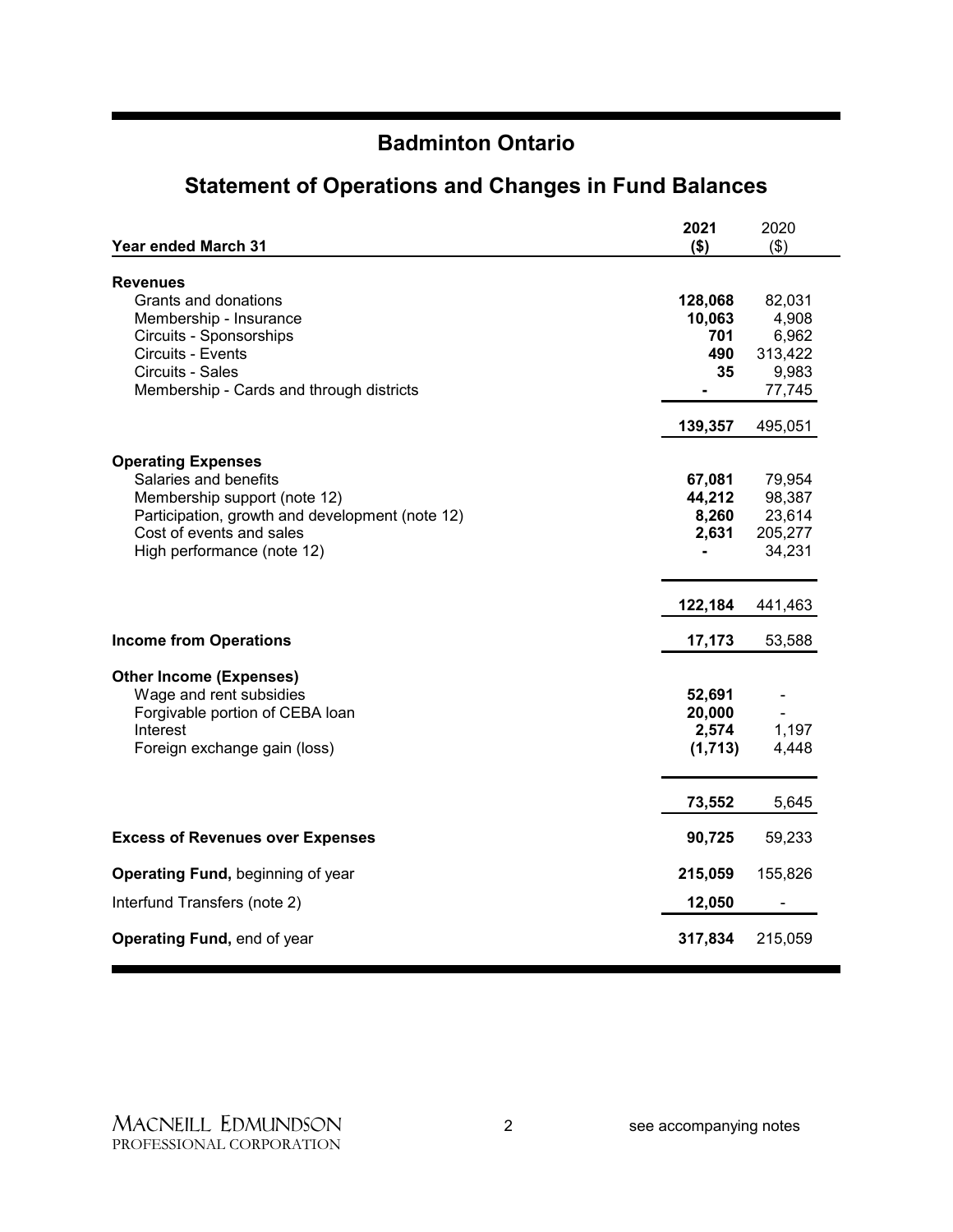### **Statement of Cash Flows**

| <b>Year ended March 31</b>                                                                                                                                                     | 2021<br>$($ \$)                    | 2020<br>\$)                             |
|--------------------------------------------------------------------------------------------------------------------------------------------------------------------------------|------------------------------------|-----------------------------------------|
| <b>Cash Flows From (Used in) Operating Activities</b><br>Excess (deficiency) of revenues over expenses<br>Transfer on dissolution of Endowment Fund (note 2)                   | 90,725<br>12,050                   | 59,233                                  |
| Net change in non-cash operational balances<br>Accounts and government remittances receivable<br>Prepaid expenses<br>Accounts payable and accrued expenses<br>Deferred revenue | (22, 288)<br>(6, 580)<br>(51, 462) | 109,659<br>1,671<br>(1,874)<br>(28,100) |
| <b>Cash Flows From (Used in) Operating Activities</b>                                                                                                                          | (80, 330)<br>22,445                | 81,356<br>140,589                       |
| <b>Cash Flows From (Used in) Financing Activities</b><br>Proceeds of long-term debt less forgivable portion (note 5)                                                           | 40,000                             |                                         |
| <b>Cash Flows From (Used in) Investing Activities</b><br>Acquisition of short-term investments                                                                                 | (69, 731)                          | (164, 198)                              |
| Increase (decrease) in cash                                                                                                                                                    | (7, 286)                           | (23,609)                                |
| Cash, beginning of year                                                                                                                                                        | 92,319                             | 115,928                                 |
| Cash, end of year                                                                                                                                                              | 85,033                             | 92,319                                  |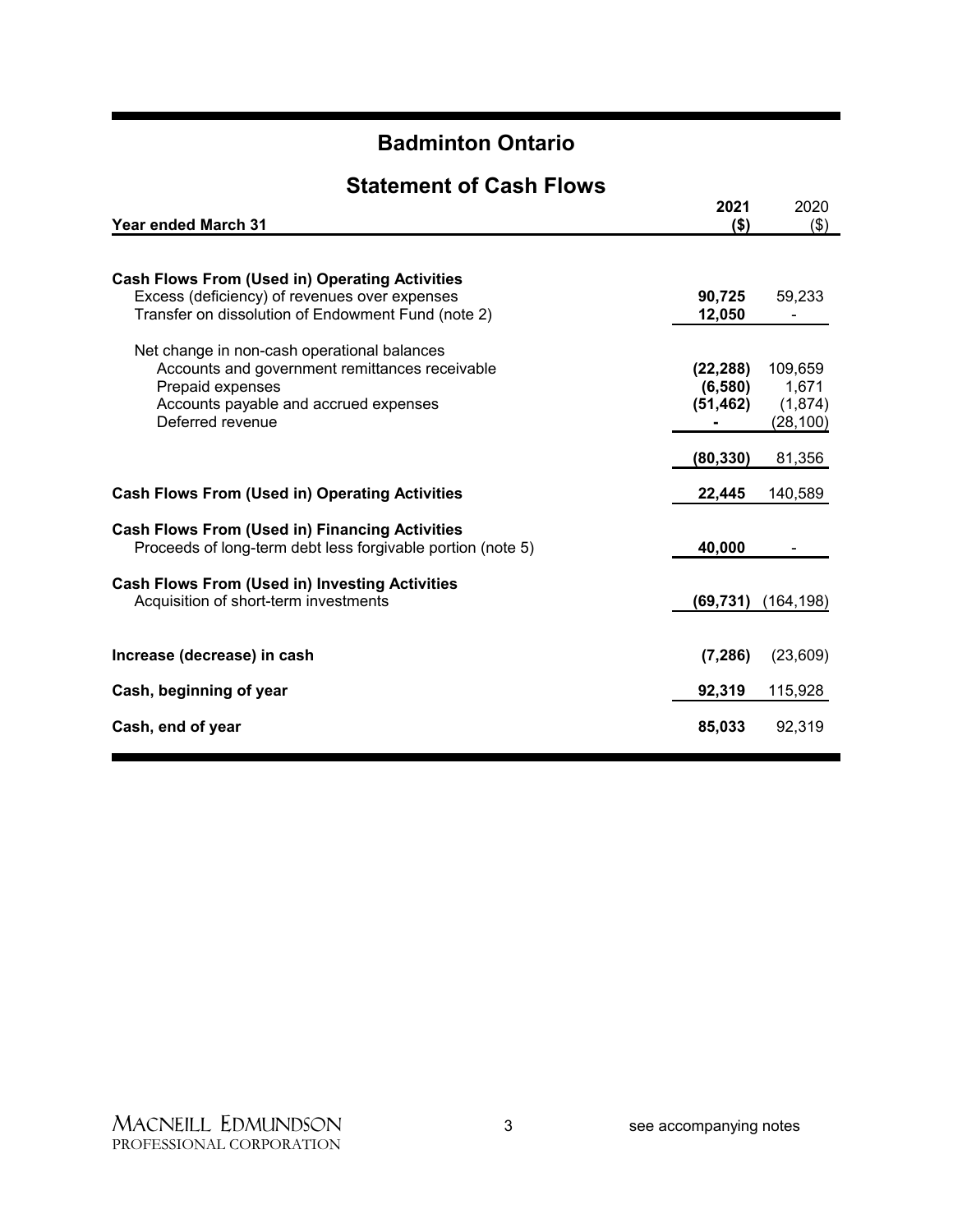### **Notes to the Financial Statements**

#### **March 31, 2021**

#### **Operations**

Badminton Ontario (Formerly The Ontario Badminton Association) (the "Association") was incorporated, without share capital, on June 17, 1976 in Ontario as a not-for-profit organization. The purpose of the Association is to provide an organized, structured environment for competitive badminton in Ontario. The Association's members consists of seven district associations, affiliated clubs, individual athletes, coaches, and officials. As a not-for-profit organization, the Association is exempt from income tax.

#### **1. Summary of Significant Accounting Policies**

The Association prepares its financial statements in compliance with Canadian accounting standards for not-for-profit organizations. The significant accounting policies used are as follows.

#### **(a) Investments**

The Association holds investments in fixed income bank certificates and deposits. The investments are recorded at fair value.

#### **(b) Inventory**

Merchandise inventory is valued at the lower of cost based on the first-in, first-out method, and net realizable value.

#### **(c) Revenue recognition**

The Association follows the deferral method of accounting for restricted contributions, primarily grants. Under this method, grants received which relate to future periods are reflected as deferred income on the balance sheet.

Revenue from donations and membership cards is recognized when received, and all other revenue is recognized when the related entitlement has been delivered or the service performed.

#### **(d) Contributed services**

These financial statements do not reflect the value received for any of the many volunteer services contributed. The Association also receives contributions of materials. Their value is not reflected in these statements.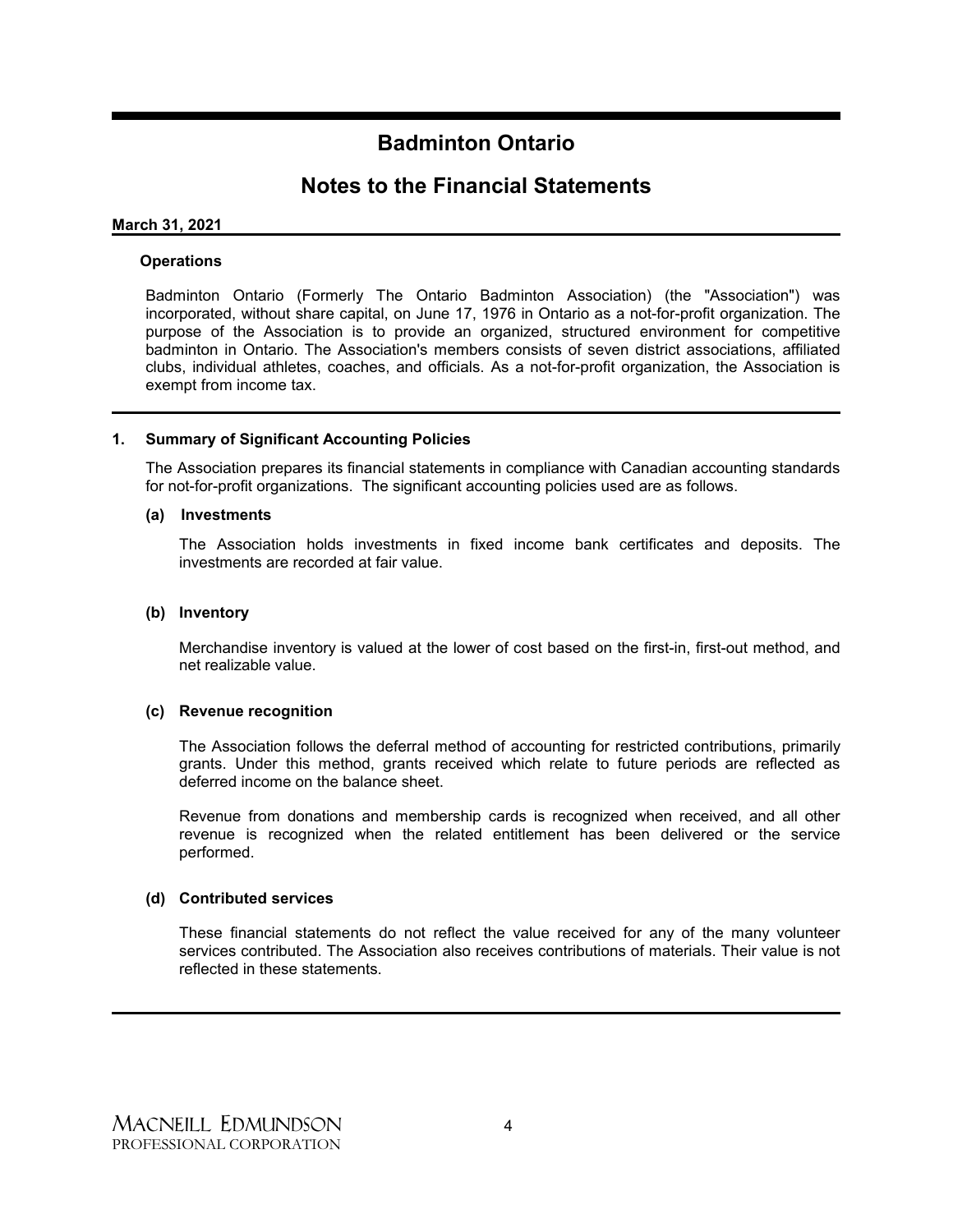### **Notes to the Financial Statements**

#### **March 31, 2021**

#### **2. K.G. Holland Endowment Fund**

The K.G. Holland Endowment Fund was established March 9, 1983, in memory of Keith Holland, a pioneer in the development of recreational badminton programs, to provide funds in supports of special projects of a recreational nature that fall within the auspices of the Association. The funds were in the care of the Association and proceeds from the fund were managed and governed as set out in By-Law No. 2 of the Association's Constitution and By-Laws. As funds were held in trust, they were shown as restricted assets in the financial statements.

 During the year, in consultation with the widow of Keith Holland, the Fund was dissolved. In accordance with By-Law No. 2, the original contribution to the Fund was donated to the Canadian Cancer Society. The remaining amount representing accumulated interest has been transferred to the operating fund to be used for junior programs in future years.

|                                                                                                                                                                            | 2021<br>(\$)                     | 2020<br>(\$)  |
|----------------------------------------------------------------------------------------------------------------------------------------------------------------------------|----------------------------------|---------------|
| <b>Assets</b><br>Guaranteed investment certificates                                                                                                                        |                                  | 27,227        |
| <b>Fund balance</b><br>Balance, beginning of year<br>Transfer of net interest income<br>Donation of original contribution<br>Transfer of accumulated interest to operating | 27,227<br>(15, 177)<br>(12, 050) | 26,847<br>380 |
| Balance, end of year                                                                                                                                                       |                                  | 27,227        |
|                                                                                                                                                                            |                                  |               |

#### **3. Operating Fund Investments**

Operating fund investments consist of guaranteed investment certificates maturing from May 27, 2021 to December 27, 2021 earning interest at rates ranging from 0.6 to 0.75%. Accrued interest of \$604 has been included in accounts receivable and will be paid at maturity.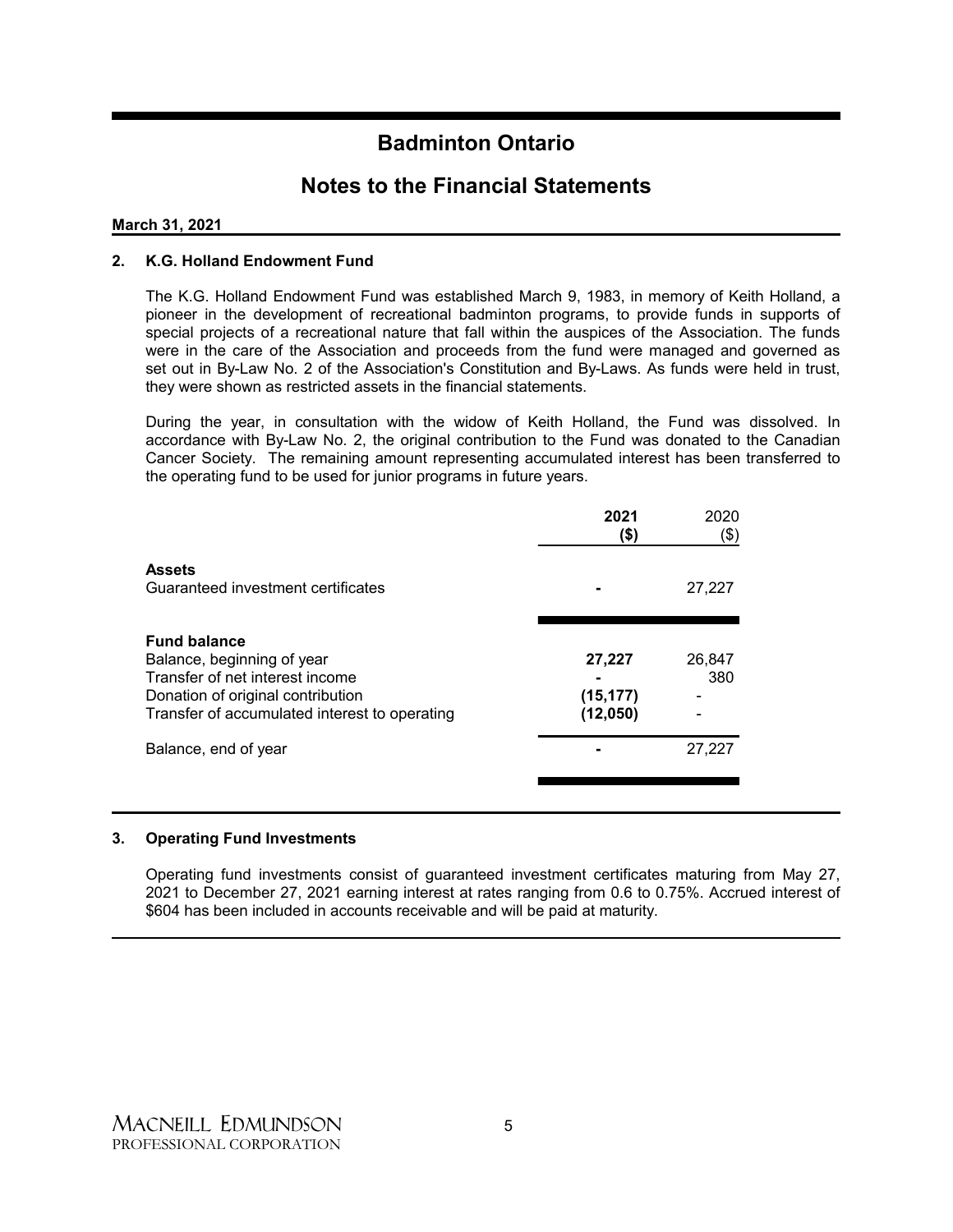### **Notes to the Financial Statements**

#### **March 31, 2021**

#### **4. Financial Instruments**

The Association is exposed to various risks through its financial instruments and has a comprehensive risk management framework in place to monitor, evaluate and manage these risks. The following analysis provides information about the Association's risk exposure and concentration. There have been no significant change to the nature or concentration of these risks from the prior year, unless otherwise noted.

In the opinion of management, the company is not exposed to significant interest rate or other price risks arising from its financial instruments.

#### *Credit Risk*

Credit risk arises from the potential that a counter party will fail to perform its obligations. The Association is exposed to credit risk from customers. In order to reduce its credit risk, the Association reviews a new customer's credit history before extending credit and conducts regular reviews of its existing customers' credit performance. At March 31, 2021, accounts receivable includes an allowance for doubtful accounts totaling \$Nil (2020 - \$27,426).

#### *Liquidity risk*

Liquidity risk is the risk that an entity will encounter difficulty in meeting obligations associated with financial liabilities. The Association is exposed to this risk mainly in respect of its receipt of funds from its customers and other related sources, and accounts payable and accrued liabilities.

The company mitigates this risk through projecting its cash flow needs on a short term and long term basis.

#### *Currency risk*

Currency risk is the risk to the company's earnings that arise from fluctuations of foreign exchange rates and the degree of volatility of these rates. The Association is exposed to foreign currency exchange risk on its USD bank account containing amounts equivalent to \$13,360 Canadian dollars.

The company does not use derivative instruments to reduce its exposure to foreign currency risk.

#### **5. Canadian Emergency Business Account Loan**

During the year, the Association made use of the Canadian Emergency Business Account ("CEBA") loan. The total amount received was \$60,000, with \$40,000 repayable by December 31, 2022. The loan is non-interest bearing. The forgivable portion of \$20,000 has been recognized as income in the current year.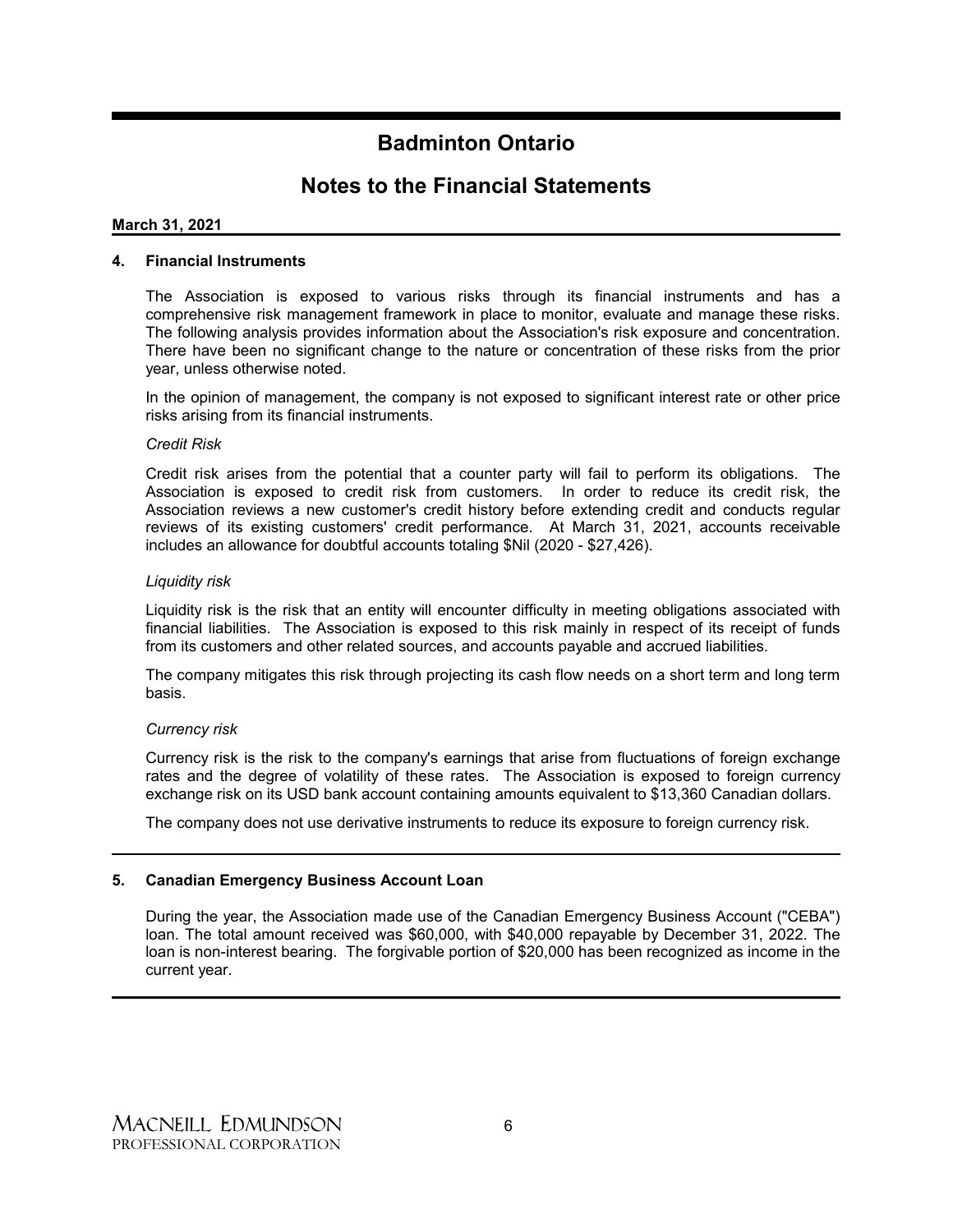### **Notes to the Financial Statements**

#### **March 31, 2021**

#### **6. Lease Commitments**

The Association leases premises at 1 Concorde Gate, Toronto, Ontario from the Coaches Association of Ontario. Future minimum lease payments are as follows:

|      | ( \$ ) |
|------|--------|
| 2022 | 20,799 |
| 2023 | 21,071 |
| 2024 | 8,780  |

#### **7. Economic Dependence**

The continued operations of the Association depend to a large extent upon the funding that it receives from the Provincial Government. Any significant reduction in this source would significantly curtail the Association's ability to offer a complete range of programs.

#### **8. Related Party Transactions**

During the year, the directors did not receive any remuneration.

#### **9. Commitments**

During the year, the directors approved a quote to overhaul the Association's website for a total expected cost of \$12,995. The first 60% of the project was expensed during the year, with the remaining \$5,198 of work to be completed and expensed in the subsequent year.

#### **10. Comparative Figures**

Some prior year figures were reclassed to conform with current year presentation.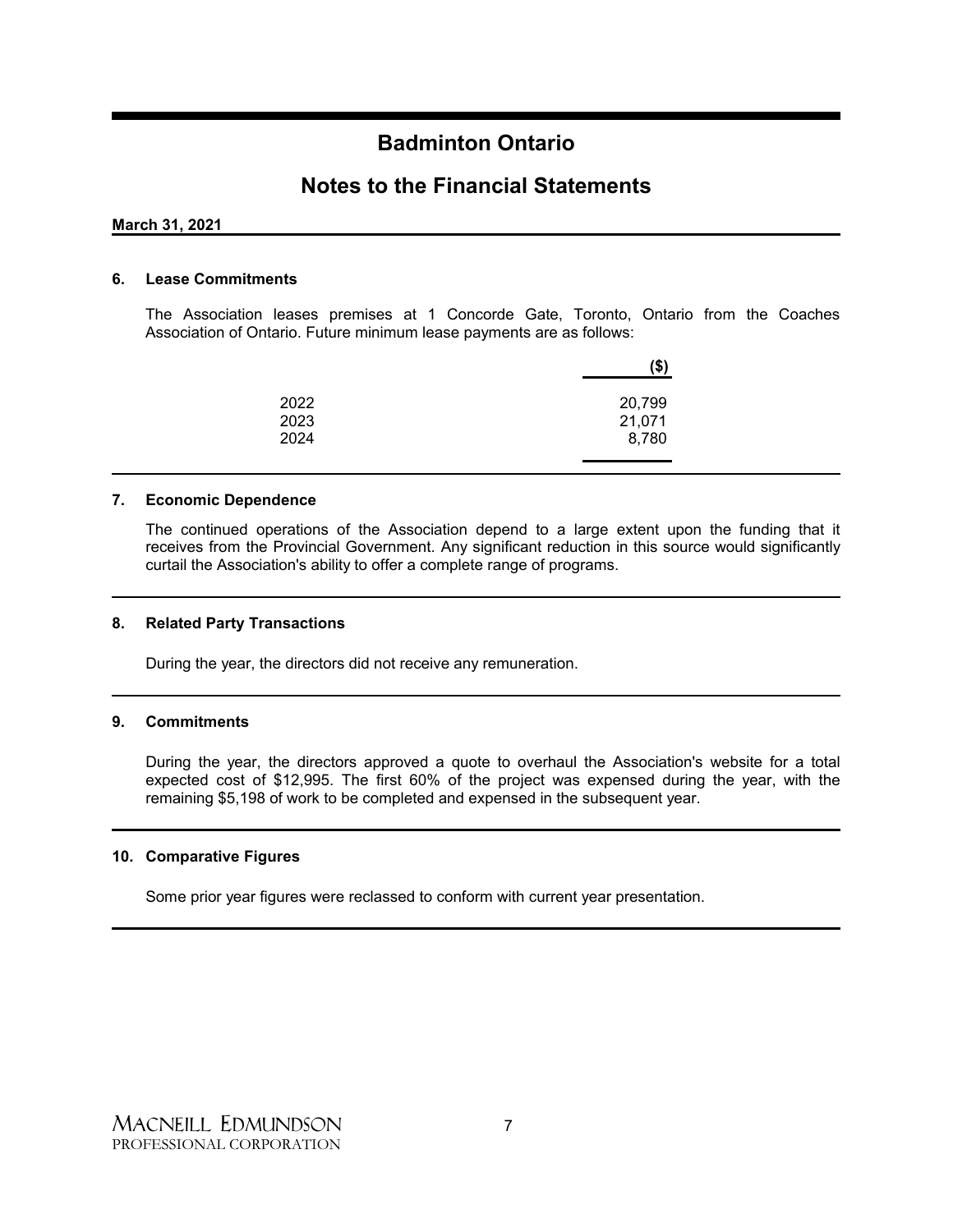### **Notes to the Financial Statements**

#### **March 31, 2021**

#### **11. COVID-19 Pandemic**

The recent outbreak of Coronavirus Disease 2019, or COVID-19, has spread across the globe and is impacting worldwide economic activity. This global pandemic poses the risk that the Association, customers, employees, contractors, suppliers, and other partners may be unable to conduct regular business activities for an indefinite period of time. While it is not possible at this time to estimate the impact that COVID-19 could have on the Association's activities, the continued spread of COVID-19 and the measures taken by the federal, provincial, and municipal governments to contain its impact could adversely impact the association's activities, financial condition or results of operations.

Specifically, the Association was unable to run any tournaments during the year, which significantly reduced their membership enrolment and related revenues. To offset these expected revenue decreases, the Association has reviewed its expenses, and deferred or reduced those expenses where possible. The Association has also made use of the available government programs and subsidies for which it qualified.

The extent to which the COVID-19 outbreak impacts the Association's future financial results will depend on future developments that are highly uncertain and cannot be predicted, including new information that may emerge concerning the spread of the virus and government actions.